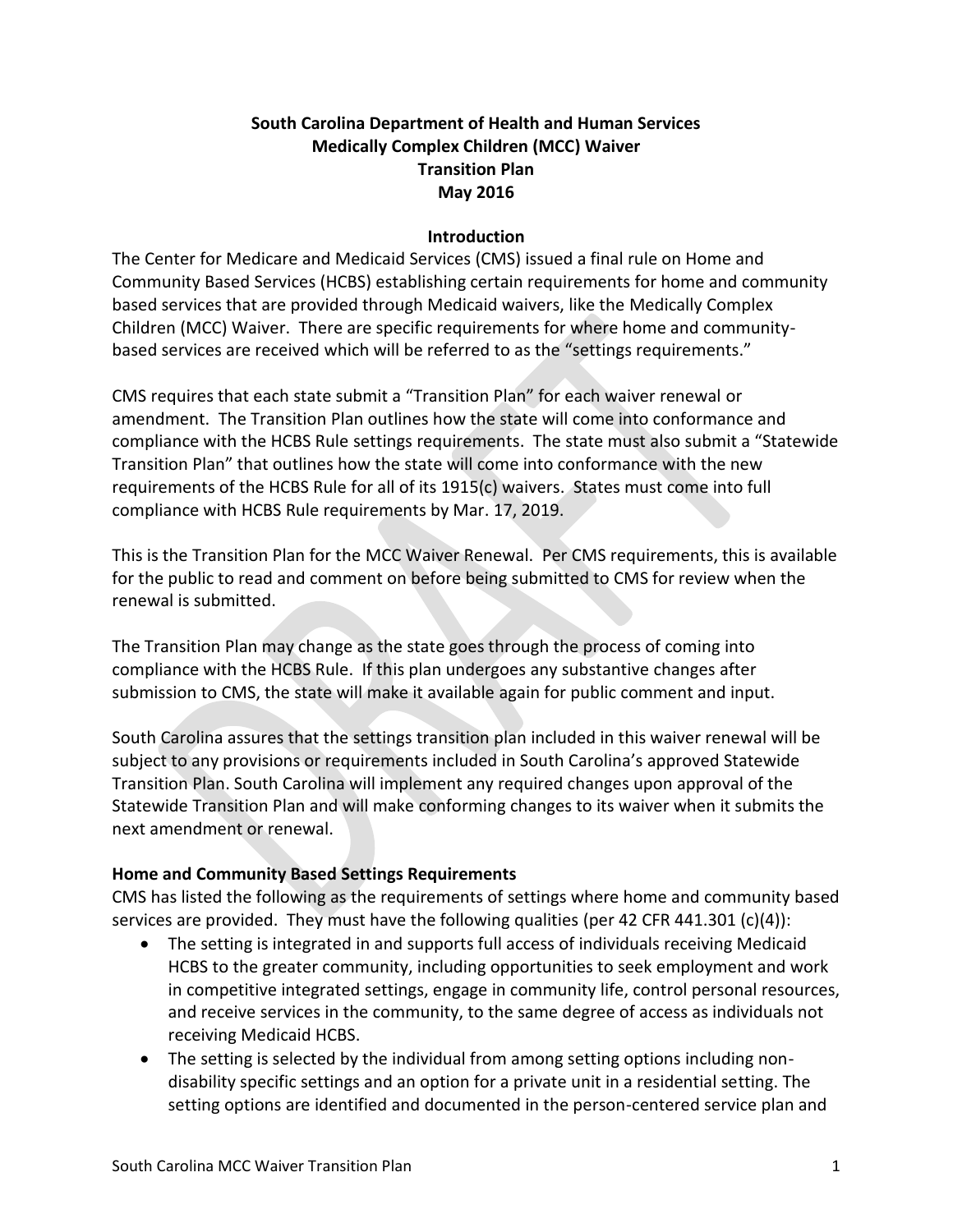are based on the individual's needs, preferences, and, for residential settings, resources available for room and board

- Ensures an individual's rights of privacy, dignity and respect, and freedom from coercion and restraint.
- Optimizes, but does not regiment, individual initiative, autonomy, and independence in making life choices, including but not limited to, daily activities, physical environment, and with whom to interact.
- Facilitates individual choice regarding services and supports, and who provides them.

# **Communications and Outreach – Public Notice Process**

### **Initial Plan Development**

SCDHHS formed a workgroup to address and solicit input on how the state could come into compliance with the HCBS rule. This group is composed of members from:

- SC Department of Health and Human Services
- SC Department of Mental Health
- SC Department of Disabilities and Special Needs
- **SC Vocational Rehabilitation Department**
- Advocacy groups:
	- o AARP
	- o Family Connection
	- o Protection & Advocacy
	- o Able South Carolina
- Providers:
	- o Local Disabilities and Special Needs Boards
	- o Housing providers for mentally ill population
	- o Adult Day Health Care Providers
	- o Private Providers of Medicaid and HCBS services
- Beneficiaries and family members

The large workgroup broke into sub-groups to address different tasks of coming into compliance with the HCBS Rule. The large group meets monthly to discuss the progress of the sub-groups and to examine issues, concerns and the overall vision of how the state can come into compliance with the new regulation. This includes opportunities to comment on the current Statewide Transition Plan. The MCC waiver transition plan was modeled after the Statewide Transition Plan.

# **Public Notice and Comment on Waiver Renewal**

SCDHHS has developed policy to provide multiple methods of public notice and input on waiver renewals which also includes its accompanying transition plan.

 Per 42 CFR 441.304 (f)(4), Tribal Notification was provided via conference call on May 25, 2016. A follow up email with notification was sent on May 5, 2016.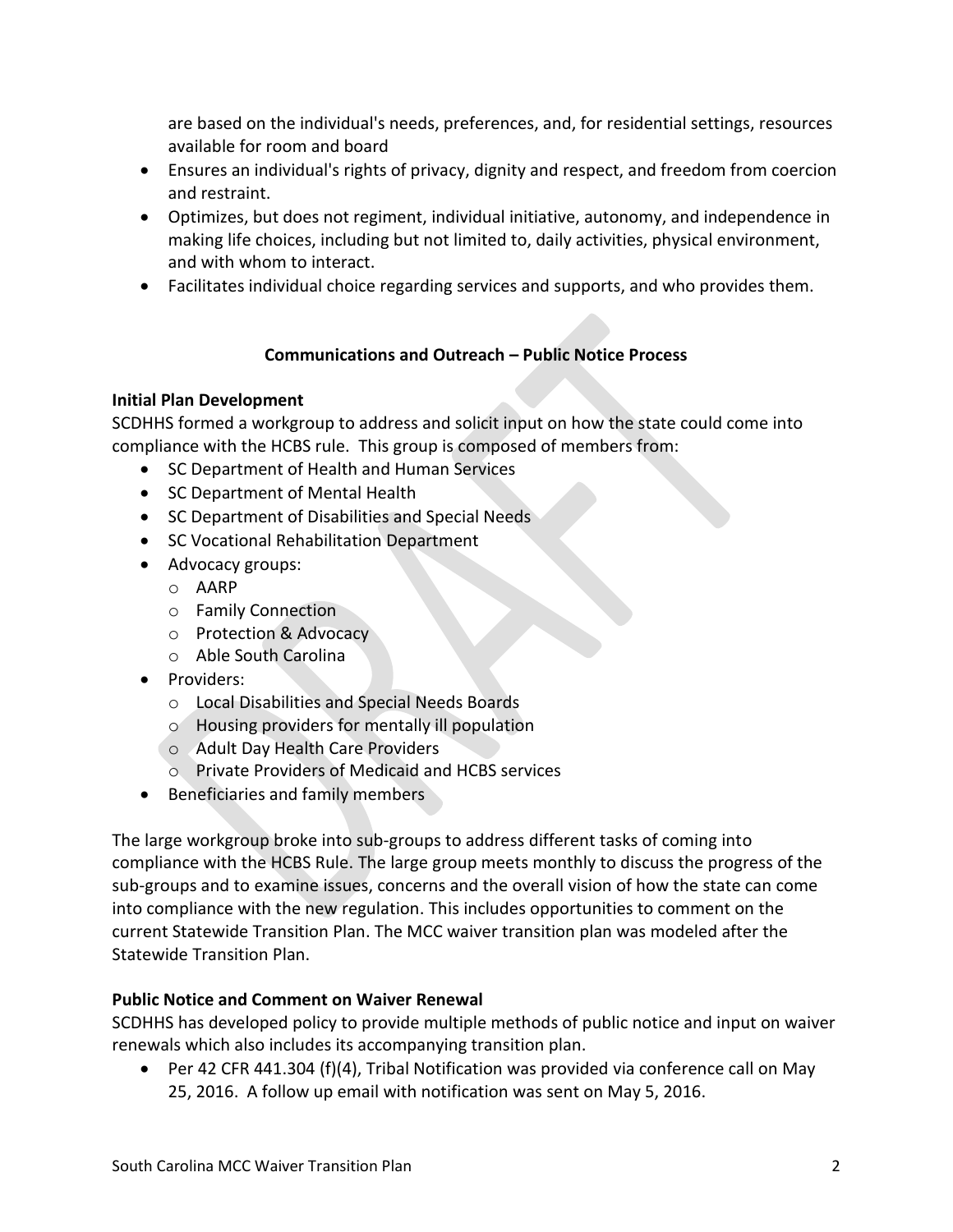- The Medical Care Advisory Committee (MCAC) was provided advisories on the MCC 5 year waiver renewal and transition plan on May 3, 2016.
- Public notice for comment on the MCC 5 year waiver renewal and transition plan was posted on the SCDHHS website in June 2016.
- Public notice for comment on the MCC 5 year waiver renewal and transition plan was sent out via the SCDHHS listserv in June 2016.
- Four public meetings will be held to discuss the MCC waiver 5 year renewal proposed changes and its transition plan and what it means for South Carolina beneficiaries. These meetings will be held as follows:
	- o Florence, SC June 2, 2016
	- o Charleston, SC June 7, 2016
	- o Greenville, SC June 9, 2016
	- o Columbia, SC June 14, 2016
- Public notice on the MCC 5 year waiver renewal and transition plan, including the draft waiver application document and the waiver transition plan document, was posted on the following websites in June 2016:
	- o SCDHHS website (https://www.scdhhs.gov/public-notices)
	- o Family Connection website [\(http://www.familyconnectionsc.org/\)](https://www.familyconnectionsc.org/)
	- o Developmental Disabilities Council website [\(http://scddc.sc.gov/\)](https://scddc.sc.gov/)
- Public notice on the MCC 5 year waiver renewal and Transition Plan was sent out via the SCDHHS listserv in June 2016.
- Printed public notice on the MCC 5 year waiver renewal and transition plan was posted at SCDHHS Jefferson Square/Headquarters Lobby in June 2016.
- A printed copy of the MCC 5 year waiver renewal document and waiver transition plan document were made available for public view and comment at SCDHHS Jefferson Square/Headquarters Lobby in June 2016.
- Public comments will be gathered from the public meetings listed above, from electronic communications sent to SCDHHS, and from any communications mailed to SCDHHS. They will be compiled into a document and attached here.

SCDHHS will review the comments and make changes, if applicable, to the waiver renewal and its transition plan based on public comments.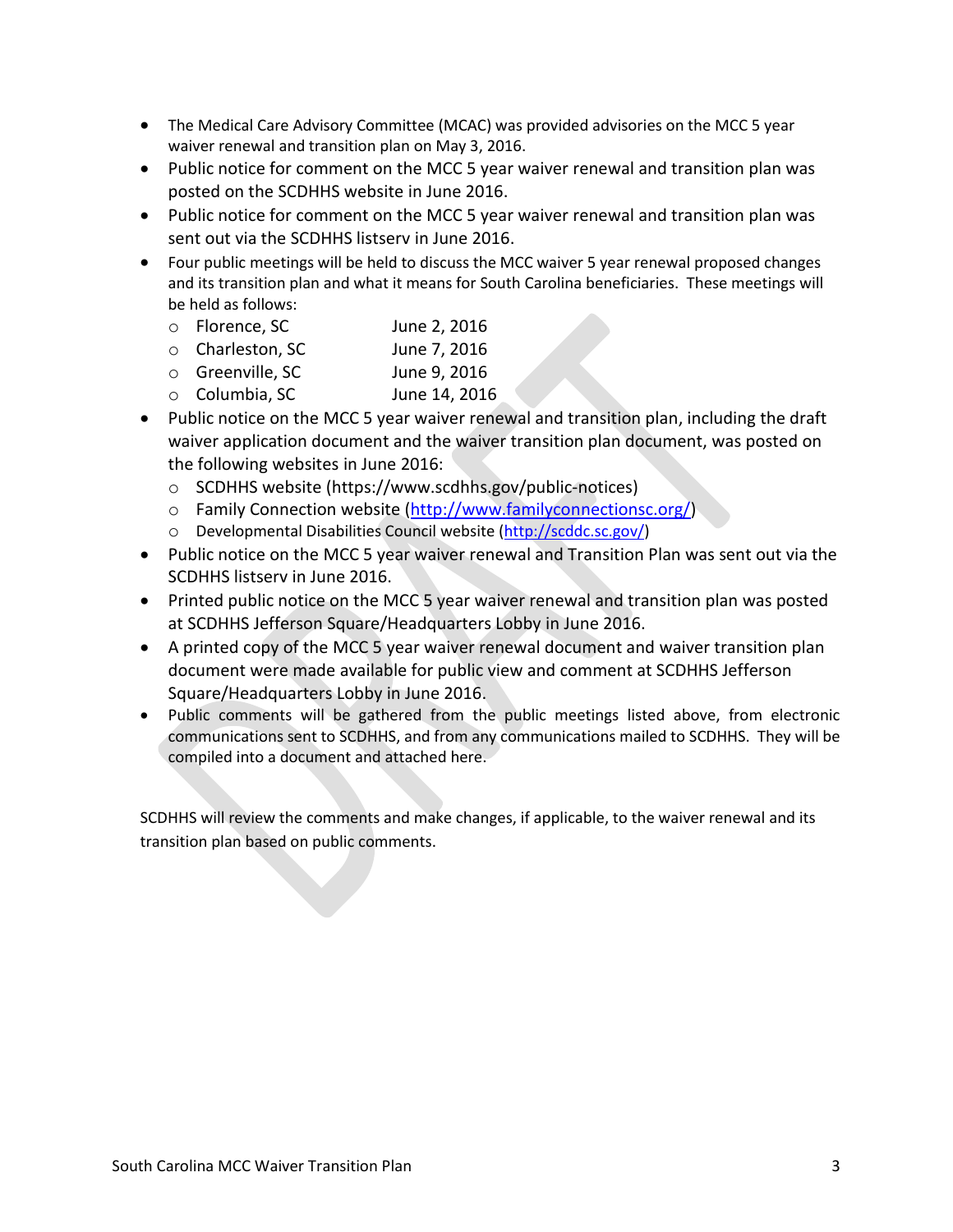# **Assessment of Regulations, Policies, Licensing Standards, and Other Provider Requirements**

### **Process of System-Wide Review**

As part of the larger scope of the Statewide Transition Plan, SCDHHS reviewed the regulations, policies, standards, and other provider requirements that directly impact the home and community-based settings of the MCC waiver. They were read and reviewed to determine that the regulation, policy, etc. is not a barrier to the settings standards outlined in the HCBS Rule. The setting for South Carolina, as it relates to this waiver, is:

Pediatric Medical Day Care

A report was developed detailing the relevant laws, regulations, policies, standards, and directives that correspond with each HCBS settings requirement. A committee of external stakeholders (including providers, advocates, and other state agencies) reviewed the systemwide assessment and document. That group provided feedback to verify the findings of the SCDHHS review.

### **Outcomes of System-Wide Review**

As part of the Statewide Transition Plan, the following standards, rules, requirements, law, regulations, and policies were assessed as they relate to the MCC Waiver:

- 1. [Department of Health and Human Services, S.C. Code Ann. §§ 44-6-10 et seq.](https://www.scstatehouse.gov/code/t44c006.php)
- 2. [Department of Health and Human Services S.C. Regs. Chapter 126](https://www.scstatehouse.gov/coderegs/Ch%20126.pdf)
- 3. [SCDHHS Provider Manuals](https://scdhhs.gov/provider-manual-list)
	- a. CLTC Provider Manual
	- b. SC Medicaid Policy and Procedures Manual
- 4. [Childcare Facilities, S.C. Code Ann. §§ 63-13-10 et seq.](https://www.scstatehouse.gov/code/t63c013.php)
- 5. [Regulations for the Licensing of Childcare Facilities, Chapter 114-500](https://www.scstatehouse.gov/coderegs/Ch%20114.pdf)

After reviewing these sources, SCDHHS created a spreadsheet detailing which statutes comply with or are in conflict with the corresponding HCBS settings requirements. This is attached in Appendix B of the Statewide Transition Plan found [here.](https://msp.scdhhs.gov/hcbs/site-page/statewide-transition-plan) If the appendix is silent on any of the above listed resources, then it was noted as silent on the HCB settings requirements.

SCDHHS has identified the following areas as not being fully compliant with the Federal settings regulations and will seek specific action to come into compliance:

1. **SCDHHS Policy Leave of Absence from the State/CLTC Region of a Waiver Participant:**  *"Individuals enrolled in Medicaid home and community-based waivers who travel out of state may retain a waiver slot under the following conditions: the trip out-of-state is a planned, temporary stay, not to exceed 90 consecutive days which is authorized prior to departure; the individual continues to receive a waiver service; waivered services are limited to the frequency of services currently approved in the participant's plan of service; waivered services must be rendered by South Carolina Medicaid providers; the individual must remain Medicaid eligible in the State of South Carolina."*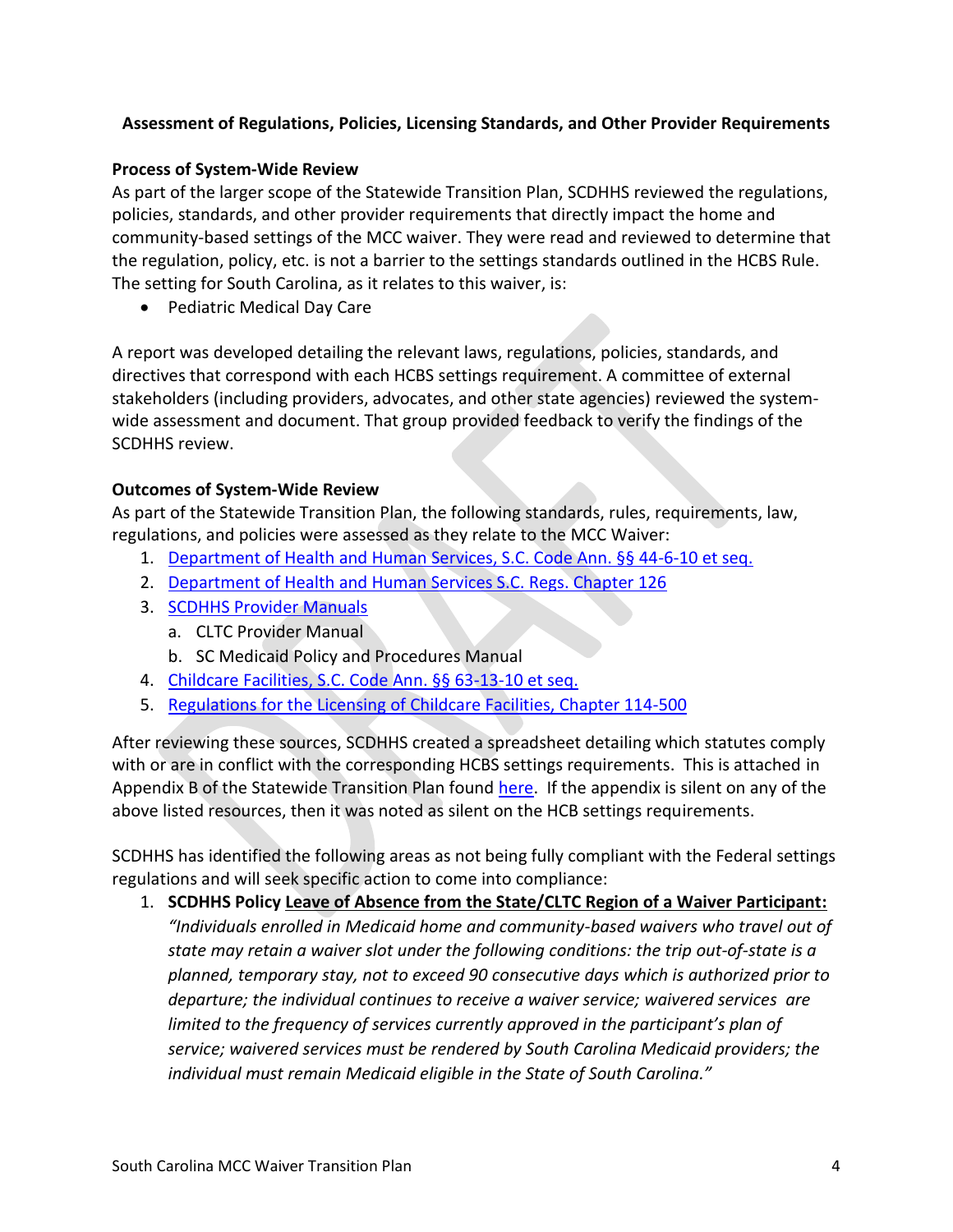a. This policy does not specifically touch on any of the home and community-based settings requirements, but it may be an unnecessary restriction on a waiver participant. This policy may need further review.

All other laws, regulations, standards, directives, and policies reviewed were either supporting of or not objecting to the home and community-based settings regulations and no further action needs to be taken.

### **Actions to Bring System into Compliance**

The Division of Community Options in SCDHHS is responsible for the MCC waiver program. Staff in the division are reviewing the waiver document and related policies and procedures for areas that can be revised. This includes Appendix C-5 and Appendix D in the waiver document application. SCDHHS will use its internal policy management review process for implementing any additions or changes to any MCC-related policies in accordance with standard agency practice. Because these changes cannot go into effect until CMS approval of waiver document, SCDHHS anticipates the changes to be made by January 31, 2017.

### **Ongoing Compliance of System**

Once system policies, procedures, standards, and directives have been updated to reflect the new HCBS requirements, ongoing compliance of the system will be monitored per the updated policies.

The Division of Community Options of SCDHHS serves as the Administrative and the Operating Authority for the Medically Complex Children (MCC) waiver. Community Options utilizes Phoenix as its data system for this waiver. The State Medicaid Agency and the Care Coordination Services Organization (CSO) will meet quarterly to monitor and analyze operational data and utilization from Phoenix to determine the effectiveness of the system and develop and implement necessary design changes. Annually the Medicaid Agency and CSO will review trended data to evaluate the overall quality improvement strategy. This process allows a thorough assessment of areas needing improvement and areas of best practice. Systems improvement for statewide problems can be addressed through a variety of measures which include revision of policies and procedures allowing SCDHHS to ensure compliance with the new HCBS standards.

It is through this established system of quality assurance review that ongoing compliance of HCBS standards will be monitored.

#### **Assessment of Settings**

#### **Setting Types**

The MCC waiver offers services to be provided in the home or in a community setting. **Private residences**. Children may receive MCC services in the home if the parent/legal guardian chooses this type of setting. The HCB regulation allows states to presume a waiver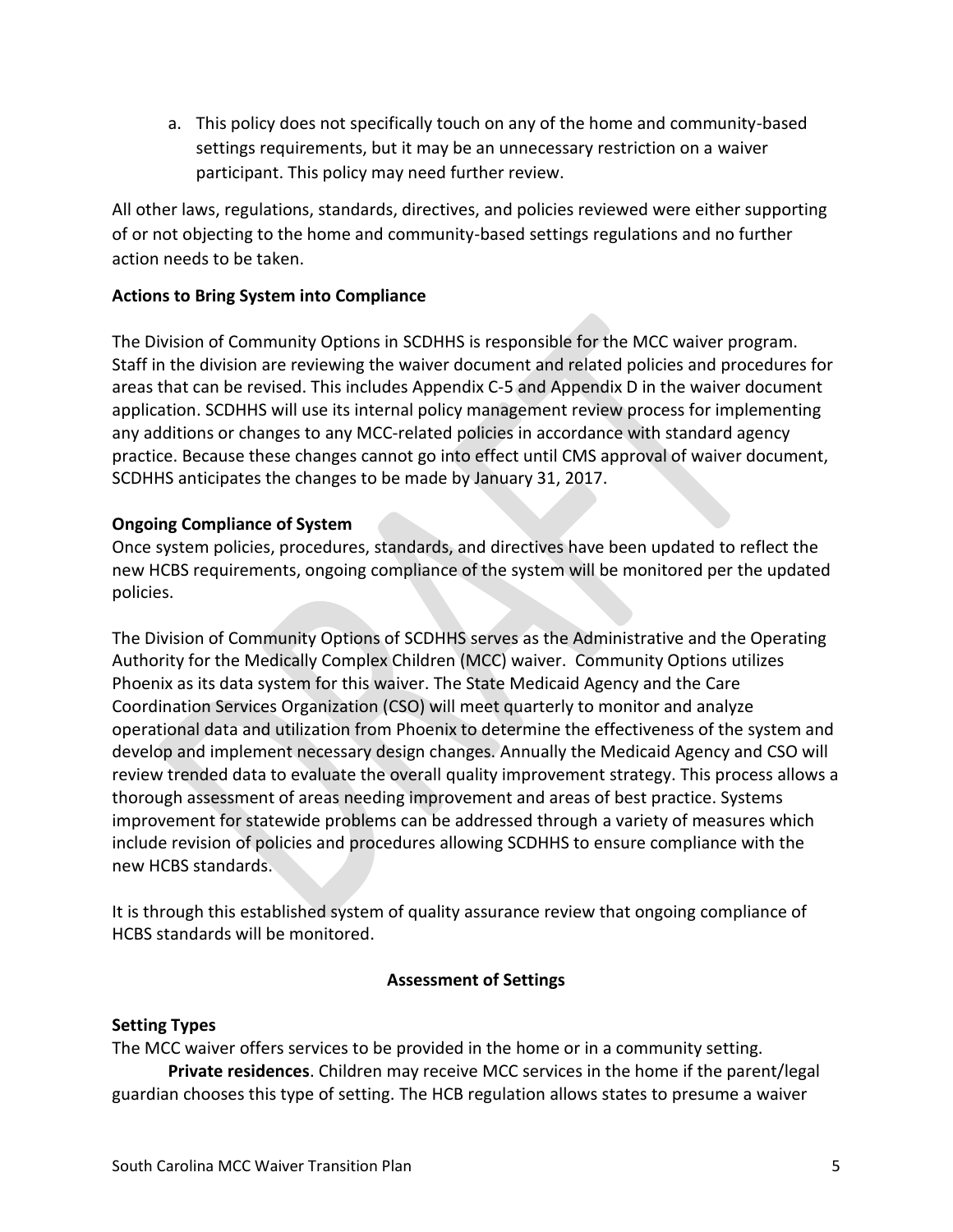participant's home meets the requirements of HCB settings, therefore an assessment for compliance with the HCB settings requirements would not be necessary.

**Pediatric Medical Day Care**. This is a medical day treatment program that provides health and social services needed to ensure the optimal functioning of children with medically complex needs. Children may receive the MCC service of Pediatric Medical Day Care in a licensed child care center setting if the child is assessed for this service and is indicated in their person-centered service plan. There is only one setting in the state.

# **Setting Assessment Process**

This setting was assessed through review of its licensing laws, regulations, and policies and through an initial site visit utilizing the C4 assessment tool. The C4 assessment was designed to evaluate individual facilities to determine compliance with the HCBS criteria outlined in 42 CFR 441.301(c)(4).

*Development of the assessment tools and criteria***.** As detailed in the Statewide Transition Plan, an assessment tool was developed for day (non-residential) facilities. The criteria used to create this tool is outlined in 42 CFR 441.301(c)(4). Additionally, SCDHHS used the exploratory questions issued by CMS for the settings requirements.

*Resources to conduct assessment and site visit***.** Resources to conduct the assessment came from SCDHHS personnel and financial resources.

An initial site visit to this setting was conducted on January 21, 2016, by SCDHHS waiver staff. The site visit included a tour of the facility, discussion with facility staff, and observation.

*Assessment review.* SCDHHS reviewed the initial assessment and documentation gathered at the time of the site visit to determine if the setting is in compliance. The documentation included the admission packet, transportation agreement, and the family and patient policies. It was noted that this Pediatric Medical Day Care serves children ages 4 weeks up through age 6 years. It is licensed as a Child Care Center per the [licensing requirements](https://www.scchildcare.org/providers/become-licensed/licensing-requirements/licensed-child-care-center.aspx) required by the SC Department of Social Services (SC DSS).

# **Outcome**

After initial review, it is determined that this setting is compliant with the HCBS settings requirements. Systemically, its licensing laws and regulations are the same as any other child care center facility used by individuals not receiving Medicaid HCB services. Additionally, it meets the HCB settings requirements outlined in 42 CFR 441.301(c)(4) as appropriate for children in the age group served at this facility. Therefore, this environment meets the settings characteristics outlined in the HCBS Rule.

# **Ongoing Compliance**

Ongoing compliance of settings is currently monitored through SCDHHS policies and procedures in addition to regulatory compliance through SC DSS.

As stated previously, the Division of Community Options of SCDHHS serves as the Administrative and the Operating Authority for the Medically Complex Children (MCC) waiver. Community Options utilizes Phoenix as its data system for this waiver. The State Medicaid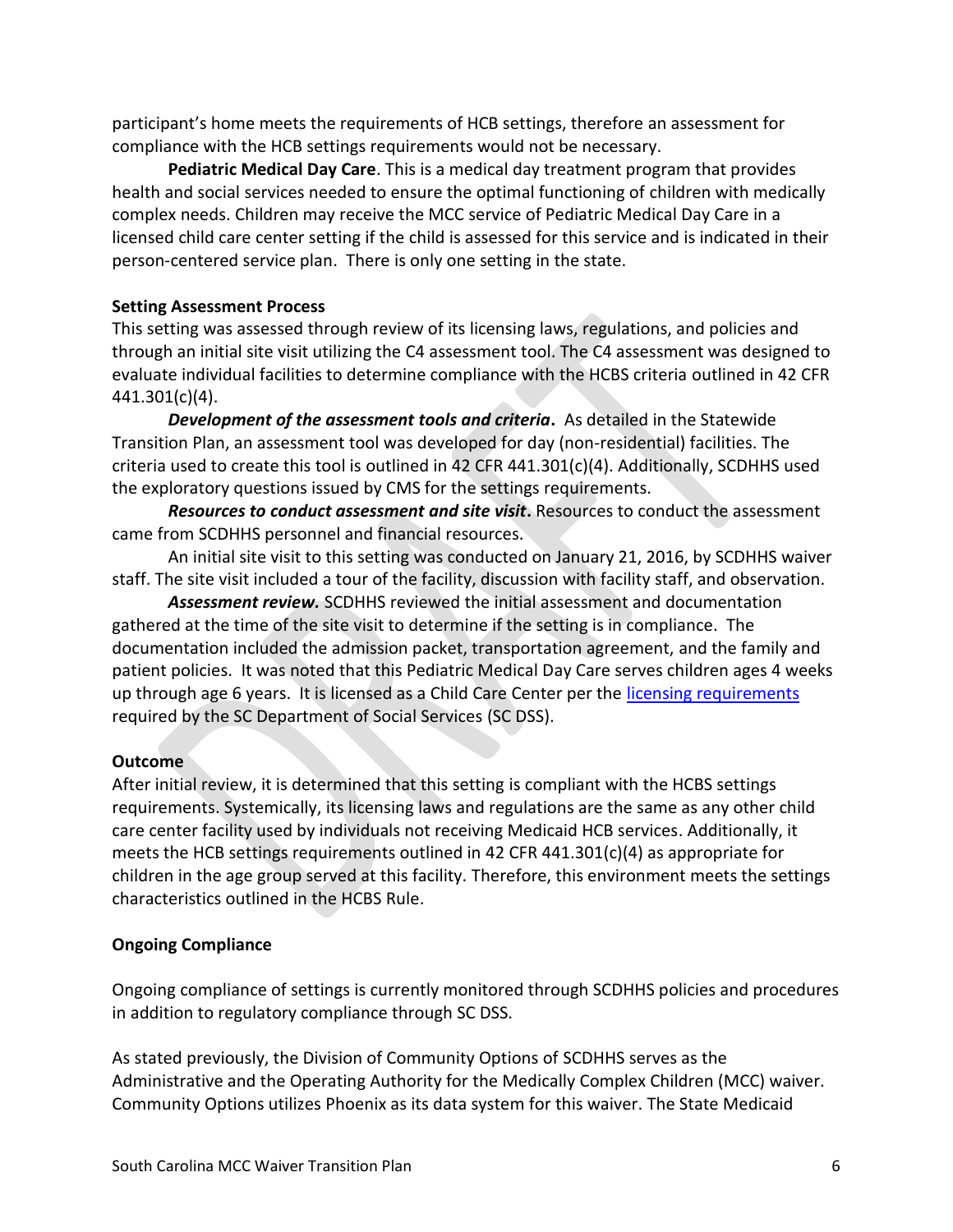Agency and the CSO will meet quarterly to monitor and analyze operational data and utilization from Phoenix to determine the effectiveness of the system, including the provision of the Pediatric Medical Day Care service, and develop and implement necessary design changes. Annually the Medicaid Agency and CSO will review trended data to evaluate the overall quality improvement strategy. For settings compliance, an annual site visit to this facility, conducted by SCDHHS staff or a contracted vendor, will be instituted to ensure its ongoing compliance with HCBS standards. Information gathered from the site visit will be coupled with information reported during the annual unannounced inspection conducted by SCDSS to monitor compliance of this setting. These processes together allows a thorough assessment of areas needing improvement and areas of best practice. SCDHHS to ensure compliance with the new HCBS standards. It is through this enhanced system of quality assurance that the Pediatric Medical Day Care setting ongoing compliance of HCBS standards will be monitored.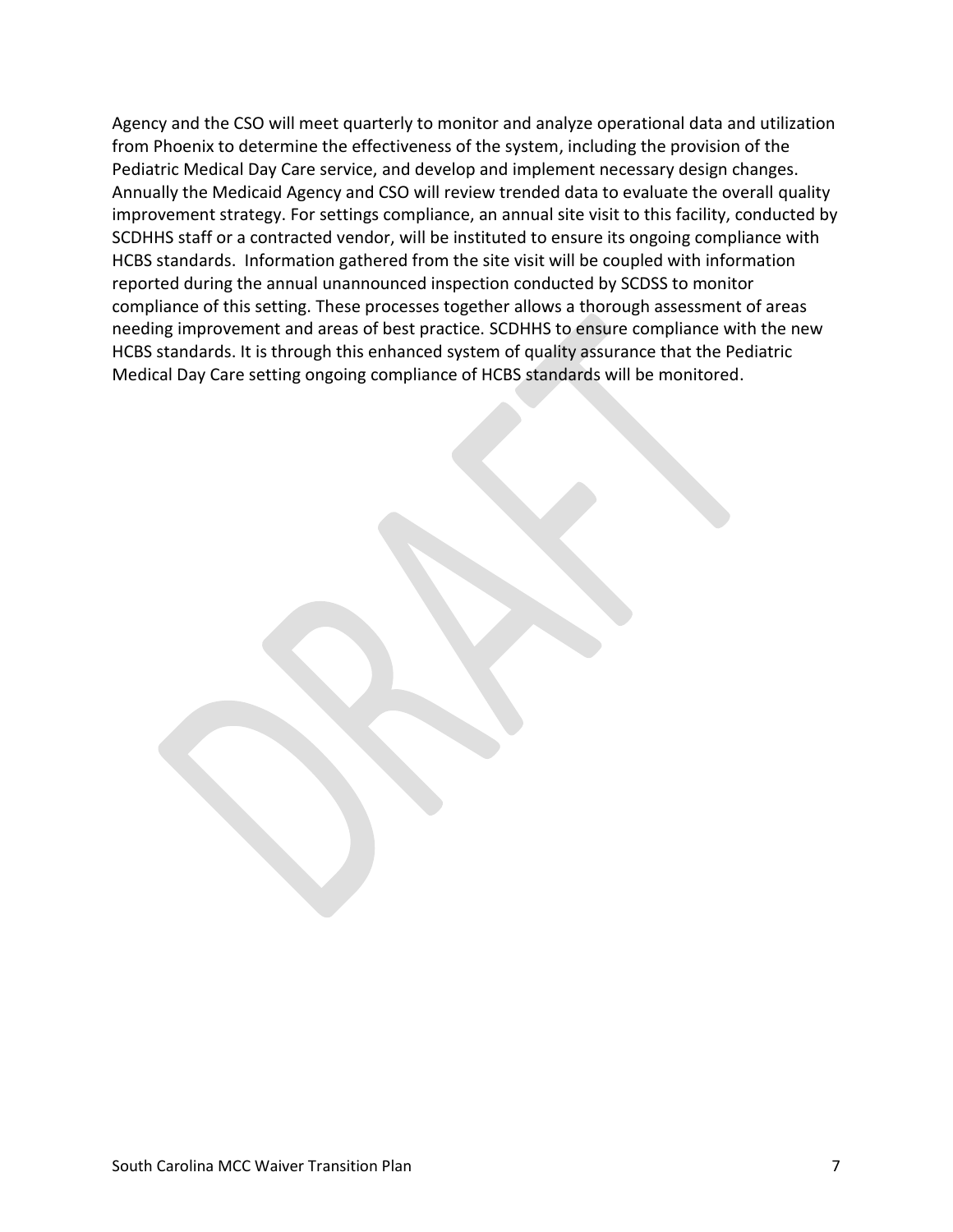| South Carolina Home and Community Based Services Transition Plan Timeline<br><b>Medically Complex Children (MCC) Waiver Renewal</b> |                                                                                                     |                                      |                                     |                                                |                      |                                                                                                                                                                                                                            |  |  |  |
|-------------------------------------------------------------------------------------------------------------------------------------|-----------------------------------------------------------------------------------------------------|--------------------------------------|-------------------------------------|------------------------------------------------|----------------------|----------------------------------------------------------------------------------------------------------------------------------------------------------------------------------------------------------------------------|--|--|--|
| Section 1. Identification                                                                                                           |                                                                                                     |                                      |                                     |                                                |                      |                                                                                                                                                                                                                            |  |  |  |
| <b>Action Item</b>                                                                                                                  | <b>Description</b>                                                                                  | <b>Start Date</b>                    | <b>End Date</b>                     | <b>Sources</b>                                 | <b>Stakeholders</b>  | <b>Intervention/Outcome</b>                                                                                                                                                                                                |  |  |  |
| Identify<br>Residential<br>settings                                                                                                 | Identify the number and<br>type of residential<br>settings serving<br>individuals in the<br>waiver. | March 2014                           | April 2014                          | <b>SCDHHS</b>                                  | <b>SCDHHS</b>        | As the services in this<br>waiver are primarily<br>offered at an<br>individual's home,<br>settings are presumed<br>to be in compliance<br>based on setting<br>definitions in the HCBS<br>Rule. No assessment is<br>needed. |  |  |  |
| Identify other<br>settings                                                                                                          | Identify the number of<br>other settings serving<br>individuals in the<br>waiver.                   | March 2014                           | April 2014                          | <b>SCDHHS</b>                                  | <b>SCDHHS</b>        | Number of facilities to<br>assess identified.                                                                                                                                                                              |  |  |  |
| Regulation and<br>policy<br>identification                                                                                          | Identify regulations,<br>policies, standards, and<br>directives that impact<br>MCC HCB Settings.    | October 2014;<br>January 27,<br>2016 | January 2015;<br>January27,<br>2016 | SCDHHS,<br>SCDSS, SC<br>Code of<br>Regulations | SCDHHS,<br>providers | Gather all sources of<br>regulation in advance<br>of systemic review.                                                                                                                                                      |  |  |  |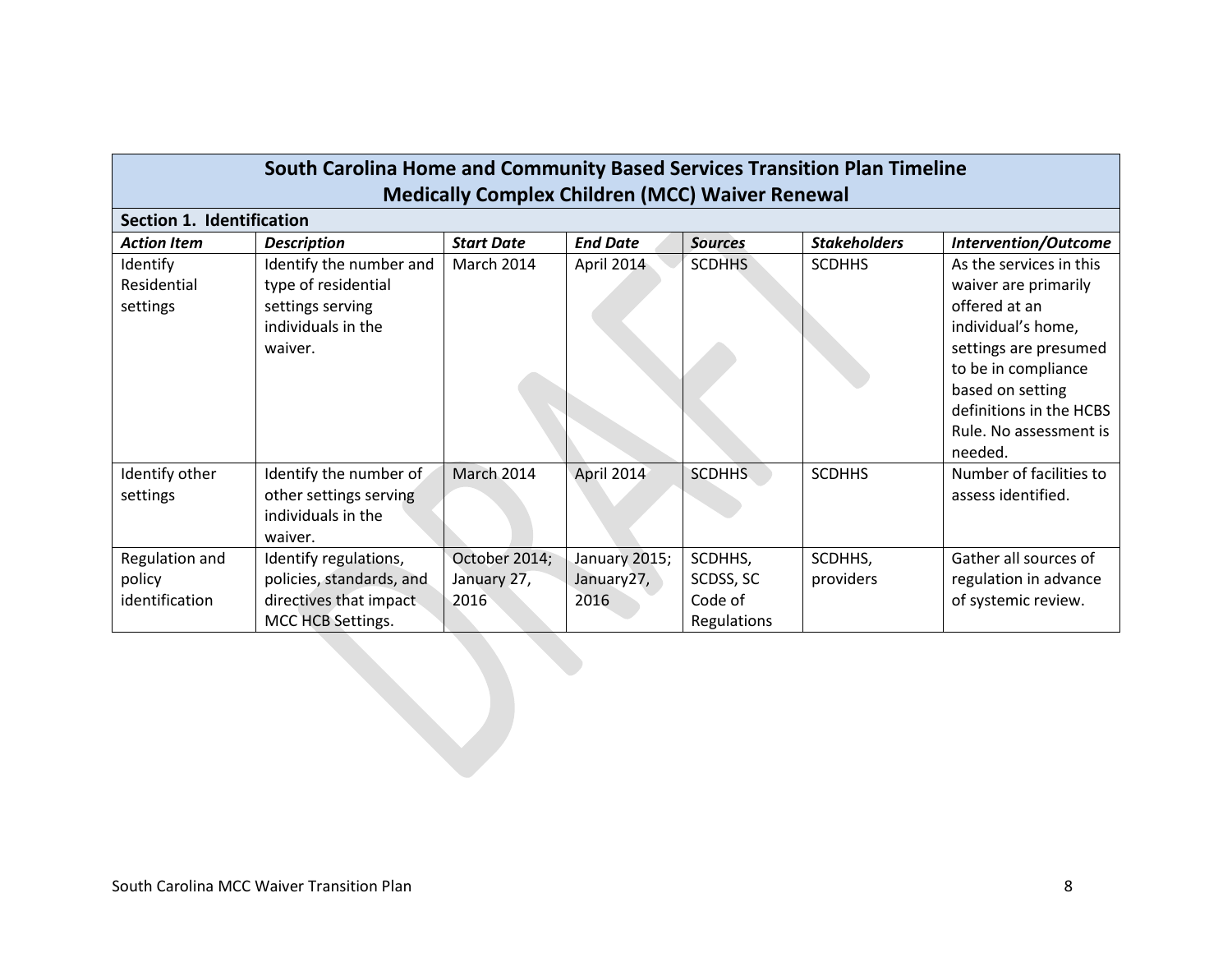| <b>Section 2. Assessment</b> |                          |                   |                 |                 |                     |                             |  |
|------------------------------|--------------------------|-------------------|-----------------|-----------------|---------------------|-----------------------------|--|
| <b>Action Item</b>           | <b>Description</b>       | <b>Start Date</b> | <b>End Date</b> | <b>Sources</b>  | <b>Stakeholders</b> | <b>Intervention/Outcome</b> |  |
| Review existing              | As part of the Statewide | October 2014;     | January 2015;   | SC Code of      | SCDHHS,             | Determine compliance        |  |
| regulations,                 | Transition plan, conduct | January 27,       | January 27,     | Regulations,    | provider            | with HCB standards.         |  |
| policies,                    | review of existing       | 2016              | 2016            | <b>SCDHHS</b>   |                     |                             |  |
| standards, and               | policies, qualification  |                   |                 | policies, SCDSS |                     |                             |  |
| directives for               | standards, licensure     |                   |                 | regulations and |                     |                             |  |
| MCC HCB settings             | regulations, etc. for    |                   |                 | policies        |                     |                             |  |
|                              | MCC HCB settings to      |                   |                 |                 |                     |                             |  |
|                              | determine conformance    |                   |                 |                 |                     |                             |  |
|                              | to HCBS rule using CFR   |                   |                 |                 |                     |                             |  |
|                              | language as the rubric.  |                   |                 |                 |                     |                             |  |
| Develop day                  | Create an assessment     | <b>July 2014</b>  | October 2014    | CMS guidance,   | SCDHHS,             | Assessment tool is          |  |
| facility                     | tool for day service     |                   |                 | CFR, State      | provider            | developed                   |  |
| assessment tool              | providers to evaluate    |                   |                 | developed       |                     |                             |  |
|                              | compliance with          |                   |                 | assessment      |                     |                             |  |
|                              | settings requirements    |                   |                 | tools           |                     |                             |  |
| Submit                       | Non-residential          | August 2014       | October 2014    | <b>Draft</b>    | SCDHHS,             | Incorporate                 |  |
| assessment tools             | assessment tool          |                   |                 | assessment      | providers           | appropriate revisions       |  |
| for review                   | submitted to CMS and     |                   |                 | tool            |                     | into tool.                  |  |
|                              | the large stakeholder    |                   |                 |                 |                     |                             |  |
|                              | workgroup for review     |                   |                 |                 |                     |                             |  |
|                              | and feedback             |                   |                 |                 |                     |                             |  |
| Conduct pilot test           | Assessment tool was      | January 12,       | March 31,       | <b>Draft</b>    | SCDHHS,             | Test assessment tool        |  |
| of assessment                | sent to a sample of      | 2015              | 2015            | assessment      | providers           | to ensure accurate          |  |
| tools                        | providers to test and    |                   |                 | tool            |                     | data is gathered.           |  |
|                              | determine if revisions   |                   |                 |                 |                     |                             |  |
|                              | were needed. Clear       |                   |                 |                 |                     |                             |  |
|                              | instructions on          |                   |                 |                 |                     |                             |  |
|                              | completion of the tool   |                   |                 |                 |                     |                             |  |
|                              | were developed from      |                   |                 |                 |                     |                             |  |
|                              | this pilot.              |                   |                 |                 |                     |                             |  |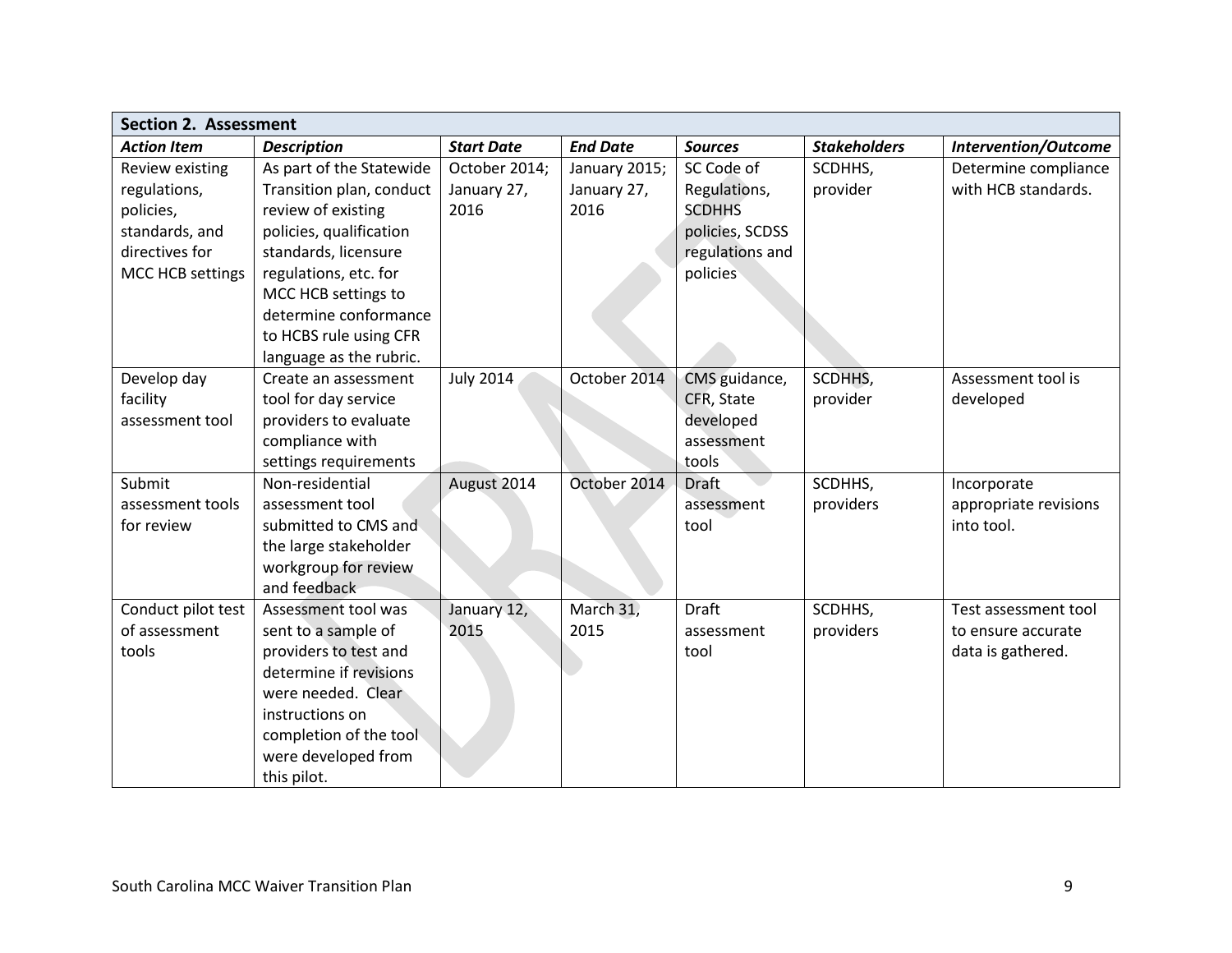| Section 2. Assessment continued                                            |                                                                                                                                                                                 |                     |                      |                                                                         |                                                    |                                                                                                        |  |
|----------------------------------------------------------------------------|---------------------------------------------------------------------------------------------------------------------------------------------------------------------------------|---------------------|----------------------|-------------------------------------------------------------------------|----------------------------------------------------|--------------------------------------------------------------------------------------------------------|--|
| <b>Action Item</b>                                                         | <b>Description</b>                                                                                                                                                              | <b>Start Date</b>   | <b>End Date</b>      | <b>Sources</b>                                                          | <b>Stakeholders</b>                                | <b>Intervention/Outcome</b>                                                                            |  |
| Revise<br>assessment tool<br>and develop<br>instructions                   | The assessment tool<br>was revised as needed<br>after the pilot testing.<br>Clear instructions were<br>developed for<br>completion of the<br>assessment.                        | March 19,<br>2015   | April 30, 2015       | <b>Draft</b><br>assessment<br>tool                                      | SCDHHS,<br>providers                               | Finalize tool for<br>distribution.                                                                     |  |
| Conduct site visit<br>at provider<br>facility                              | <b>SCDHHS conducted</b><br>initial site visit on<br>facility to determine if<br>any corrective action is<br>needed to meet new<br>standards.                                    | January 21,<br>2016 | January 21,<br>2016  | Assessment<br>tool, enrolled<br>provider, HCBS<br>standards             | SCDHHS,<br>provider,<br>beneficiaries,<br>families | Determination if<br>setting is subject to<br>the CMS heightened<br>scrutiny process                    |  |
| Review of<br>assessment data                                               | SCDHHS reviewed the<br>data from provider and<br>the independent site<br>visit to determine if the<br>facility is in compliance.                                                | January 27,<br>2016 | January 27,<br>2016  | Site visit data,<br>provider<br>documentation,<br><b>HCBS</b> standards | SCDHHS,<br>provider                                | Results identify any<br>deficiencies and steps<br>needed to come into<br>compliance are<br>determined. |  |
| Create response<br>to provider using<br>the results from<br>the assessment | Provider will be notified<br>of their assessment<br>results and any areas of<br>correction for<br>compliance with HCBS<br>Rule.                                                 | February 1,<br>2016 | February 29,<br>2016 | Assessment<br>results                                                   | SCDHHS,<br>provider,<br>beneficiaries,<br>families | Providers aware of any<br>deficiencies regarding<br>compliance with HCBS<br>Rule.                      |  |
| Program Area<br>notified of<br>assessment<br>results                       | <b>Community Options</b><br>program area is given a<br>copy of the provider<br>assessment results to<br>monitor progress to<br>compliance and for<br>QA/contractual<br>purposes | February 1,<br>2016 | February 29,<br>2016 | Letter to<br>provider with<br>assessment<br>results                     | SCDHHS,<br>provider                                | Program area holds<br>provider accountable<br>for<br>meeting/maintaining<br>new HCBS<br>requirements   |  |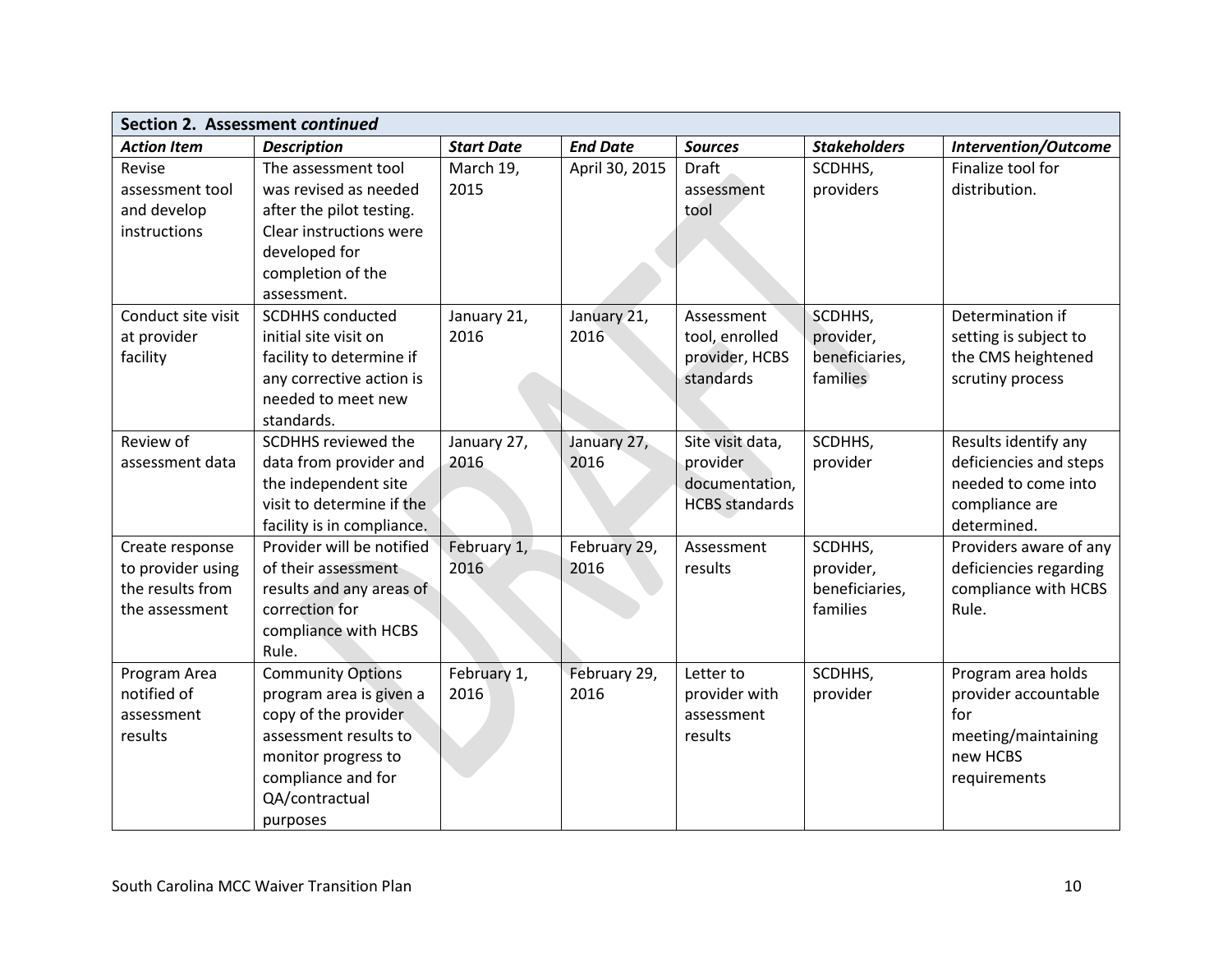| <b>Section 3. Compliance Actions</b> |                          |                   |                     |                   |                     |                             |  |  |
|--------------------------------------|--------------------------|-------------------|---------------------|-------------------|---------------------|-----------------------------|--|--|
| <b>Action Item</b>                   | <b>Description</b>       | Proposed          | <b>Proposed End</b> | <b>Sources</b>    | <b>Stakeholders</b> | <b>Intervention/Outcome</b> |  |  |
|                                      |                          | <b>Start Date</b> | <b>Date</b>         |                   |                     |                             |  |  |
| <b>Policy Revisions</b>              | <b>Community Options</b> | January 20,       | January 31,         | CMS Guidance,     | SCDHHS,             | Policies reflect HCBS       |  |  |
|                                      | Division of SCDHHS will  | 2016              | 2017                | CFR, SCDHHS       | providers,          | requirements.               |  |  |
|                                      | review and revise        |                   |                     | policy manuals    | beneficiaries,      |                             |  |  |
|                                      | policies as necessary to |                   |                     |                   | families,           |                             |  |  |
|                                      | reflect HCBS regulations |                   |                     |                   | advocacy groups     |                             |  |  |
|                                      | as well as ongoing       |                   |                     |                   |                     |                             |  |  |
|                                      | monitoring and           |                   |                     |                   |                     |                             |  |  |
|                                      | compliance.              |                   |                     |                   |                     |                             |  |  |
| Medically                            | Update the MCC waiver    | January 20,       | August 26,          | <b>MCC</b> waiver | SCDHHS,             | Waiver document             |  |  |
| Complex Children                     | document to reflect      | 2016              | 2016                | document, CFR,    | providers,          | reflects HCBS               |  |  |
| (MCC) waiver                         | person-centered          |                   |                     | CMS guidance      | beneficiaries,      | requirements.               |  |  |
| document                             | planning requirements    |                   |                     |                   | families,           |                             |  |  |
| revisions                            | (Appendix D); address    |                   |                     |                   | advocacy groups     |                             |  |  |
|                                      | settings requirements    |                   |                     |                   |                     |                             |  |  |
|                                      | (Appendix C5)            |                   |                     |                   |                     |                             |  |  |
| <b>Provider Training</b>             | To ensure                | January 4,        | December 22,        | CMS Guidance,     | SCDHHS, partner     | Educate providers on        |  |  |
| and Education                        | understanding of HCBS    | 2016              | 2017                | CFR, SCDHHS       | agencies,           | <b>HCBS</b> rule and its    |  |  |
|                                      | rule requirements,       |                   |                     | policies,         | providers           | requirements.               |  |  |
|                                      | SCDHHS will develop      |                   |                     |                   |                     |                             |  |  |
|                                      | and provide              |                   |                     |                   |                     |                             |  |  |
|                                      | training/education as    |                   |                     |                   |                     |                             |  |  |
|                                      | needed to providers,     |                   |                     |                   |                     |                             |  |  |
|                                      | ensure ongoing           |                   |                     |                   |                     |                             |  |  |
|                                      | compliance with          |                   |                     |                   |                     |                             |  |  |
|                                      | requirements.            |                   |                     |                   |                     |                             |  |  |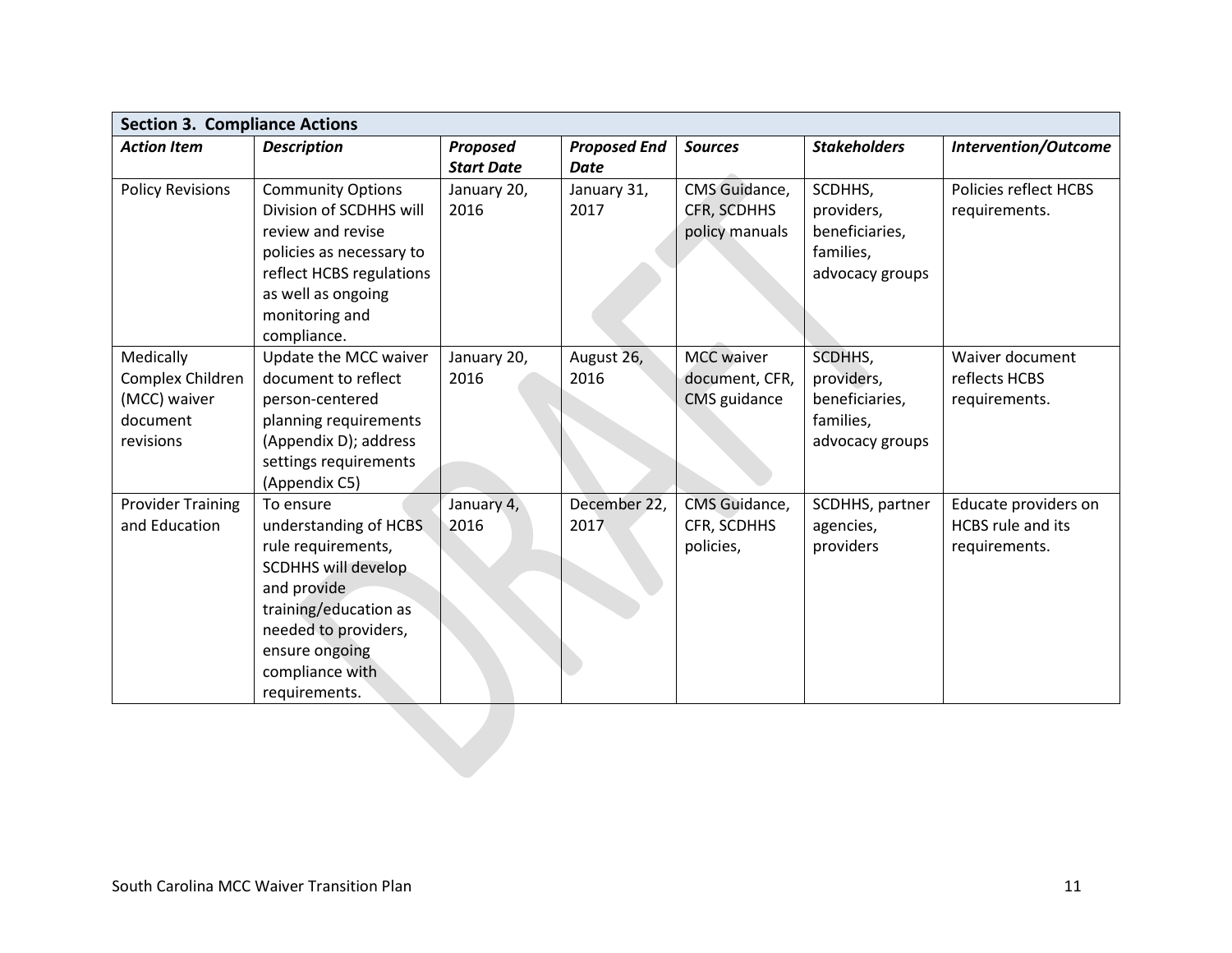| <b>Section 4. Communications</b> |                                                                                                                                                                                                                                                                                           |                             |                             |                                                                                                                              |                                                                                       |                                                                                               |  |  |
|----------------------------------|-------------------------------------------------------------------------------------------------------------------------------------------------------------------------------------------------------------------------------------------------------------------------------------------|-----------------------------|-----------------------------|------------------------------------------------------------------------------------------------------------------------------|---------------------------------------------------------------------------------------|-----------------------------------------------------------------------------------------------|--|--|
| <b>Action Item</b>               | <b>Description</b>                                                                                                                                                                                                                                                                        | <b>Start Date</b>           | <b>End Date</b>             | <b>Sources</b>                                                                                                               | <b>Stakeholders</b>                                                                   | <b>Intervention/Outcome</b>                                                                   |  |  |
| Form Stakeholder<br>workgroup    | Invited various<br>stakeholders to come<br>together to address new<br><b>HCBS Final Rule and</b><br>provide input on plans<br>to come into<br>compliance.                                                                                                                                 | Feb. 26, 2014               | December<br>1,2016          | Partner<br>Agencies,<br>Advocacy<br>groups,<br>providers,<br>beneficiaries,<br>and families                                  | Partner Agencies,<br>Advocacy groups,<br>providers,<br>beneficiaries, and<br>families | Monthly workgroup<br>meetings; more<br>frequent subgroup<br>meetings                          |  |  |
| <b>Tribal Notification</b>       | Notice is provided to<br>the Catawba Indian<br>Nation on the renewal<br>of the waiver and a<br>conference call is held<br>to discuss.                                                                                                                                                     | April 27, 2016              | April 29, 2016              | Proposed<br>waiver<br>renewal<br>changes                                                                                     | SCDHHS,<br>Catawba Indian<br><b>Nation</b>                                            | Any questions or<br>concerns about waiver<br>renewal are<br>addressed.                        |  |  |
| Provide Notice to<br><b>MCAC</b> | Provide notice of the<br>Waiver Renewal and the<br>Transition plan at MCAC<br>meeting.                                                                                                                                                                                                    | May 3, 2016                 | May 3, 2016                 | Advisories to<br><b>MCAC</b>                                                                                                 | SCDHHS,<br>Providers,<br>Beneficiaries,<br>Advocacy groups                            | MCAC advised of<br>Waiver renewal and<br>when it will be<br>submitted per agency<br>policy.   |  |  |
| <b>Public Notice</b><br>provided | Notice of the waiver<br>renewal posted to the<br>SCDHHS website, the<br><b>Family Connections</b><br>website, the DD Council<br>website, sent out via<br>listserv to any<br>interested parties, and<br>posted in the main<br><b>SCDHHS office along</b><br>with the 46 county<br>offices. | <b>INSERT DATE,</b><br>2016 | <b>INSERT DATE,</b><br>2016 | Public notice<br>document,<br><b>MCC Waiver</b><br>draft<br>document,<br><b>MCC</b><br>Transition plan<br>Draft<br>document; | SCDHHS,<br>Beneficiaries,<br>families,<br>Providers,<br><b>Advocacy Groups</b>        | Public notice posted<br>with MCC waiver<br>document and<br>transition plan for<br>MCC waiver. |  |  |